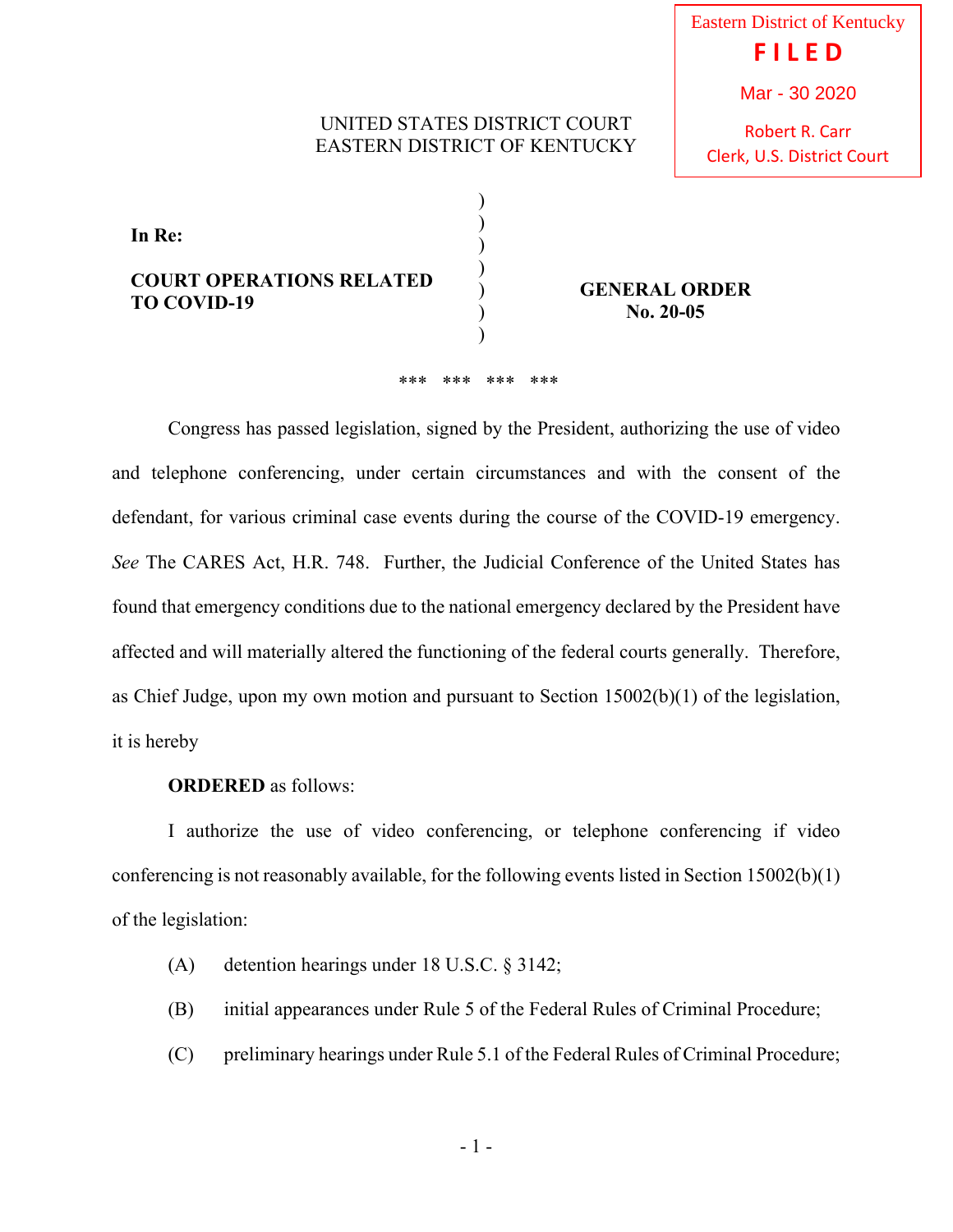(D) waiver of indictment under Rule 7(b) of the Federal Rules of Criminal Procedure;

(E) arraignments under Rule 10 of the Federal Rules of Criminal Procedure;

 (F) initial appearances and preliminary hearings regarding revocation pursuant to Rule 32.1(a) and Rule  $32.1(b)(1)^1$  of the Federal Rules of Criminal Procedure;

(G) pretrial release revocation proceedings under 18 U.S.C. § 3148;

(H) appearances under Rule 40 of the Federal Rules of Criminal Procedure;

 (I) misdemeanor pleas and sentencings as described in Rule 43(b)(2) of the Federal Rules of Criminal Procedure; and

 (J) proceedings under chapter 403 of the Federal Juvenile Delinquency Act, 18 U.S.C. § 5031, *et seq.,* except for contested transfer hearings and juvenile delinquency adjudication or trial proceedings.<sup>2</sup>

 With respect to the matters listed above, due to the nature of the proceedings, the conditions present, and the need for expeditious treatment of the matter, I specifically find that these proceedings cannot be reasonably conducted in person in this district without seriously jeopardizing public health and safety. As a result, if a judge in an individual case finds, for specific reasons, that any of the above listed proceedings cannot be further delayed without serious harm to the interest of justice, the judge may, with consent of the defendant after consultation with counsel, use video conferencing, or teleconferencing if video conferencing

<sup>&</sup>lt;sup>1</sup> As explained herein, final hearings regarding revocation of probation or supervised release are excluded from the authorization allowing video conferencing or telephone conferencing

<sup>&</sup>lt;sup>2</sup> Rule 5, Rule 10, and Rule 40 of the Federal Rules of Criminal Procedure currently permit the use of video teleconferencing with the consent of the defendant. Further, Rule 43(b) outlines when a defendant's presence is not required.